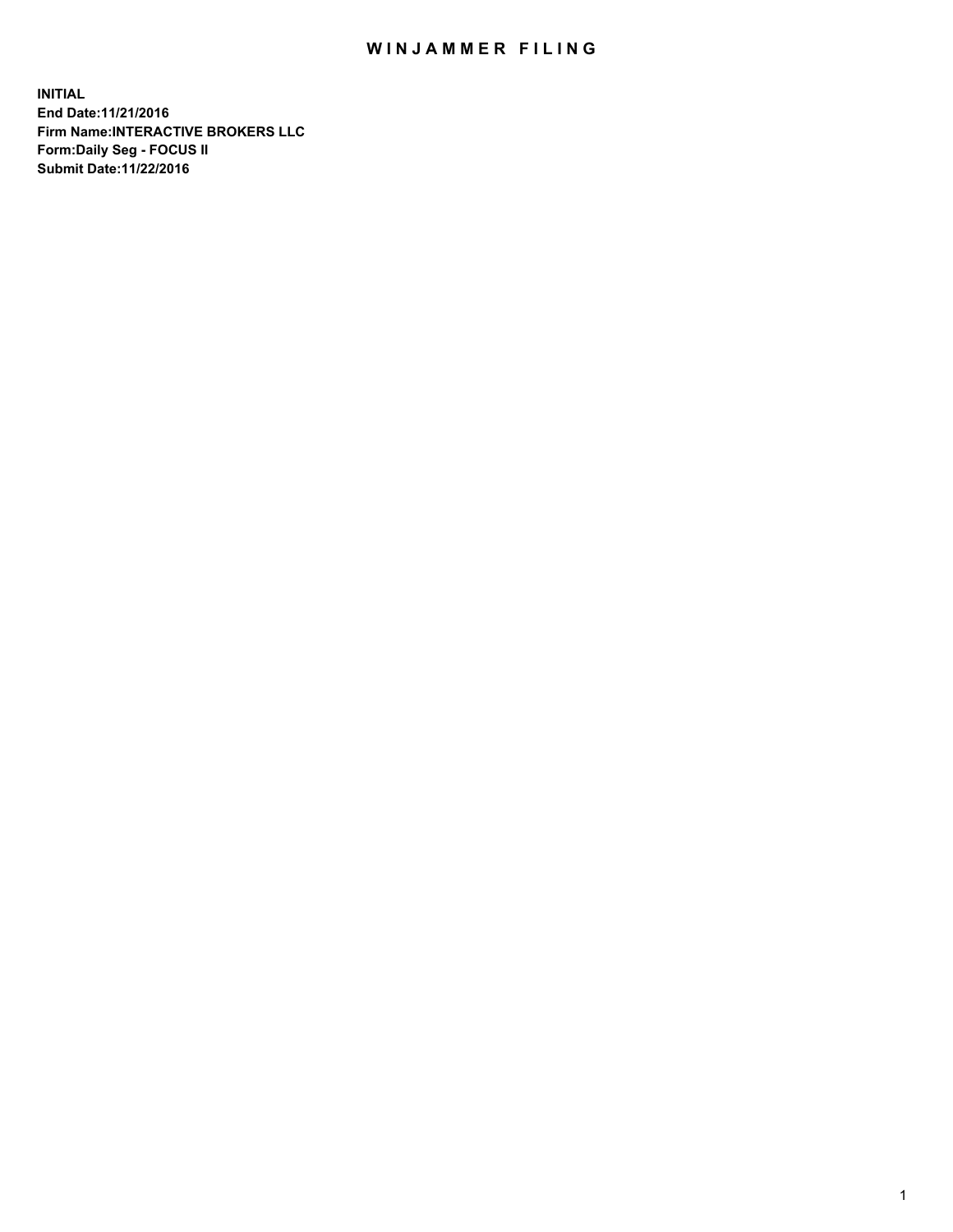## **INITIAL End Date:11/21/2016 Firm Name:INTERACTIVE BROKERS LLC Form:Daily Seg - FOCUS II Submit Date:11/22/2016 Daily Segregation - Cover Page**

| Name of Company<br><b>Contact Name</b><br><b>Contact Phone Number</b><br><b>Contact Email Address</b>                                                                                                                                                                                                                          | <b>INTERACTIVE BROKERS LLC</b><br>James Menicucci<br>203-618-8085<br>jmenicucci@interactivebrokers.c<br>om |
|--------------------------------------------------------------------------------------------------------------------------------------------------------------------------------------------------------------------------------------------------------------------------------------------------------------------------------|------------------------------------------------------------------------------------------------------------|
| FCM's Customer Segregated Funds Residual Interest Target (choose one):<br>a. Minimum dollar amount: ; or<br>b. Minimum percentage of customer segregated funds required:%; or<br>c. Dollar amount range between: and; or<br>d. Percentage range of customer segregated funds required between:% and%.                          | $\overline{\mathbf{0}}$<br>0<br>155,000,000 245,000,000<br>0 <sub>0</sub>                                  |
| FCM's Customer Secured Amount Funds Residual Interest Target (choose one):<br>a. Minimum dollar amount: ; or<br>b. Minimum percentage of customer secured funds required:%; or<br>c. Dollar amount range between: and; or<br>d. Percentage range of customer secured funds required between:% and%.                            | $\overline{\mathbf{0}}$<br>$\overline{\mathbf{0}}$<br>80,000,000 120,000,000<br>00                         |
| FCM's Cleared Swaps Customer Collateral Residual Interest Target (choose one):<br>a. Minimum dollar amount: ; or<br>b. Minimum percentage of cleared swaps customer collateral required:% ; or<br>c. Dollar amount range between: and; or<br>d. Percentage range of cleared swaps customer collateral required between:% and%. | $\overline{\mathbf{0}}$<br>$\overline{\mathbf{0}}$<br>0 <sub>0</sub><br><u>00</u>                          |

Attach supporting documents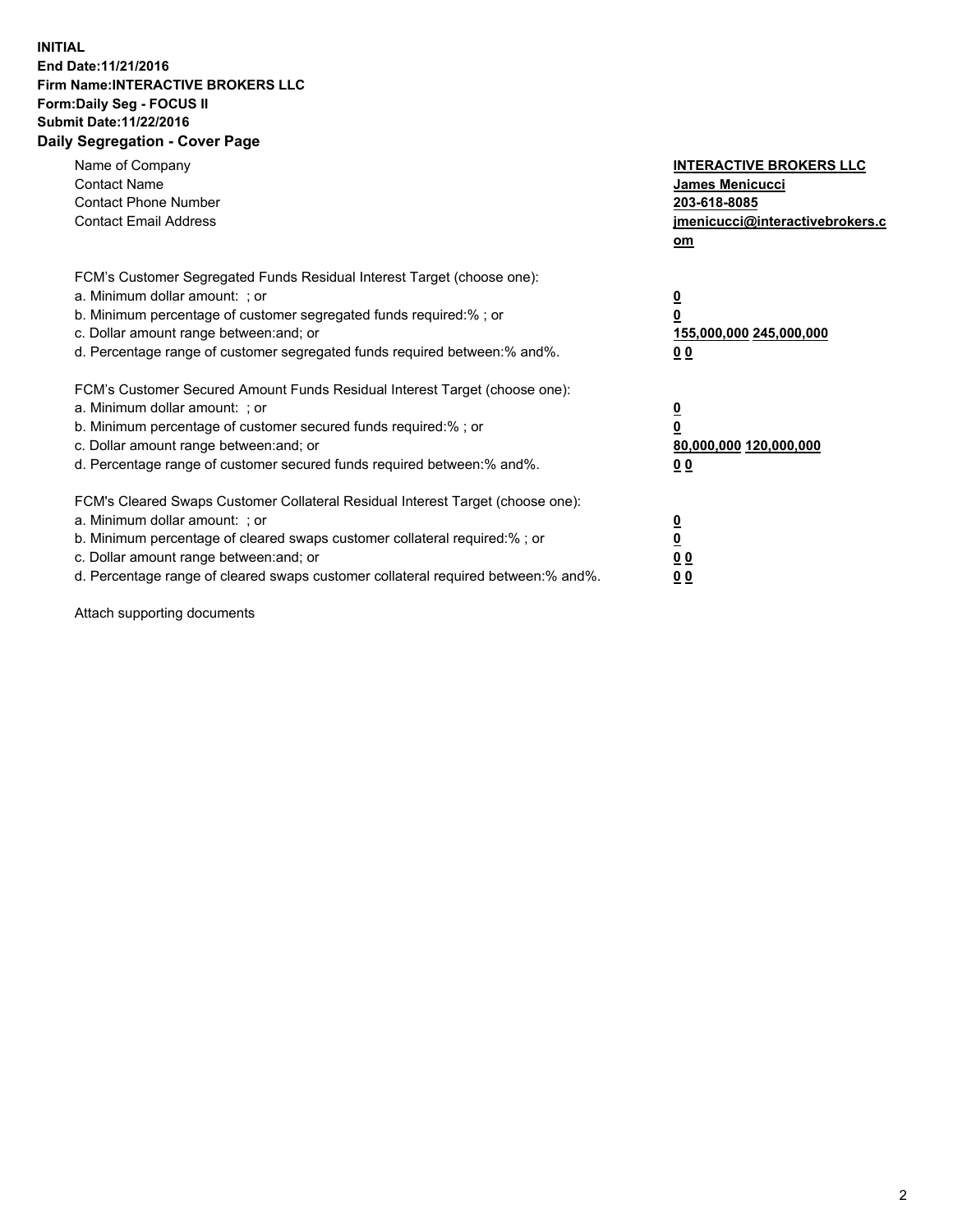## **INITIAL End Date:11/21/2016 Firm Name:INTERACTIVE BROKERS LLC Form:Daily Seg - FOCUS II Submit Date:11/22/2016 Daily Segregation - Secured Amounts**

|     | Daily Jegregation - Jeculed Aniounts                                                                       |                                  |
|-----|------------------------------------------------------------------------------------------------------------|----------------------------------|
|     | Foreign Futures and Foreign Options Secured Amounts                                                        |                                  |
|     | Amount required to be set aside pursuant to law, rule or regulation of a foreign                           | $0$ [7305]                       |
|     | government or a rule of a self-regulatory organization authorized thereunder                               |                                  |
| 1.  | Net ledger balance - Foreign Futures and Foreign Option Trading - All Customers                            |                                  |
|     | A. Cash                                                                                                    | 343,324,701 [7315]               |
|     | B. Securities (at market)                                                                                  | $0$ [7317]                       |
| 2.  | Net unrealized profit (loss) in open futures contracts traded on a foreign board of trade                  | 668,467 [7325]                   |
| 3.  | Exchange traded options                                                                                    |                                  |
|     | a. Market value of open option contracts purchased on a foreign board of trade                             | 1,037,132 [7335]                 |
|     | b. Market value of open contracts granted (sold) on a foreign board of trade                               | -82,820 [7337]                   |
| 4.  | Net equity (deficit) (add lines 1.2. and 3.)                                                               | 344,947,480 [7345]               |
| 5.  | Account liquidating to a deficit and account with a debit balances - gross amount                          | 158,052 [7351]                   |
|     | Less: amount offset by customer owned securities                                                           | 0 [7352] 158,052 [7354]          |
| 6.  | Amount required to be set aside as the secured amount - Net Liquidating Equity                             | 345,105,532 [7355]               |
|     | Method (add lines 4 and 5)                                                                                 |                                  |
| 7.  | Greater of amount required to be set aside pursuant to foreign jurisdiction (above) or line                | 345,105,532 [7360]               |
|     | 6.                                                                                                         |                                  |
|     | FUNDS DEPOSITED IN SEPARATE REGULATION 30.7 ACCOUNTS                                                       |                                  |
| 1.  | Cash in banks                                                                                              |                                  |
|     | A. Banks located in the United States                                                                      | 109,375 [7500]                   |
|     | B. Other banks qualified under Regulation 30.7                                                             | 0 [7520] 109,375 [7530]          |
| 2.  | Securities                                                                                                 |                                  |
|     | A. In safekeeping with banks located in the United States                                                  | 396,960,430 [7540]               |
|     | B. In safekeeping with other banks qualified under Regulation 30.7                                         | 0 [7560] 396,960,430 [7570]      |
| 3.  | Equities with registered futures commission merchants                                                      |                                  |
|     | A. Cash                                                                                                    | $0$ [7580]                       |
|     | <b>B.</b> Securities                                                                                       | $0$ [7590]                       |
|     | C. Unrealized gain (loss) on open futures contracts                                                        | $0$ [7600]                       |
|     | D. Value of long option contracts                                                                          | $0$ [7610]                       |
|     | E. Value of short option contracts                                                                         | 0 [7615] 0 [7620]                |
| 4.  | Amounts held by clearing organizations of foreign boards of trade                                          |                                  |
|     | A. Cash                                                                                                    | $0$ [7640]                       |
|     | <b>B.</b> Securities                                                                                       | $0$ [7650]                       |
|     | C. Amount due to (from) clearing organization - daily variation                                            | $0$ [7660]                       |
|     | D. Value of long option contracts                                                                          | $0$ [7670]                       |
|     | E. Value of short option contracts                                                                         | 0 [7675] 0 [7680]                |
| 5.  | Amounts held by members of foreign boards of trade                                                         |                                  |
|     | A. Cash                                                                                                    | 60,563,619 [7700]                |
|     | <b>B.</b> Securities                                                                                       | $0$ [7710]                       |
|     | C. Unrealized gain (loss) on open futures contracts                                                        | 1,377,047 [7720]                 |
|     | D. Value of long option contracts                                                                          | 1,037,132 [7730]                 |
|     | E. Value of short option contracts                                                                         | -82,820 [7735] 62,894,978 [7740] |
| 6.  | Amounts with other depositories designated by a foreign board of trade                                     | 0 [7760]                         |
| 7.  | Segregated funds on hand                                                                                   | $0$ [7765]                       |
| 8.  | Total funds in separate section 30.7 accounts                                                              | 459,964,783 [7770]               |
| 9.  | Excess (deficiency) Set Aside for Secured Amount (subtract line 7 Secured Statement<br>Page 1 from Line 8) | 114,859,251 [7380]               |
| 10. | Management Target Amount for Excess funds in separate section 30.7 accounts                                | 80,000,000 [7780]                |
| 11. | Excess (deficiency) funds in separate 30.7 accounts over (under) Management Target                         | 34,859,251 [7785]                |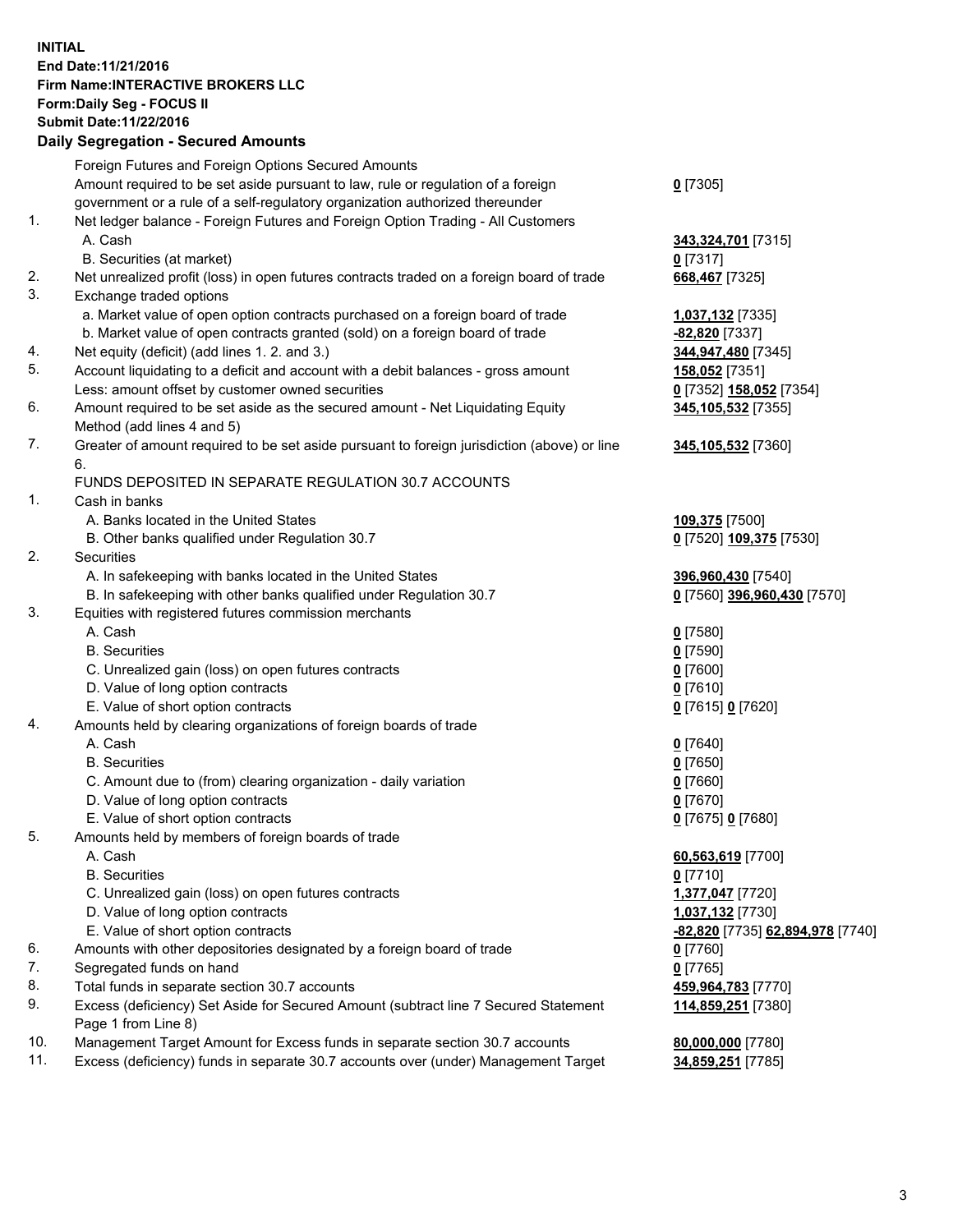**INITIAL End Date:11/21/2016 Firm Name:INTERACTIVE BROKERS LLC Form:Daily Seg - FOCUS II Submit Date:11/22/2016 Daily Segregation - Segregation Statement** SEGREGATION REQUIREMENTS(Section 4d(2) of the CEAct) 1. Net ledger balance A. Cash **3,353,984,304** [7010] B. Securities (at market) **0** [7020] 2. Net unrealized profit (loss) in open futures contracts traded on a contract market **-123,640,643** [7030] 3. Exchange traded options A. Add market value of open option contracts purchased on a contract market **130,488,831** [7032] B. Deduct market value of open option contracts granted (sold) on a contract market **-232,187,986** [7033] 4. Net equity (deficit) (add lines 1, 2 and 3) **3,128,644,506** [7040] 5. Accounts liquidating to a deficit and accounts with debit balances - gross amount **165,031** [7045] Less: amount offset by customer securities **0** [7047] **165,031** [7050] 6. Amount required to be segregated (add lines 4 and 5) **3,128,809,537** [7060] FUNDS IN SEGREGATED ACCOUNTS 7. Deposited in segregated funds bank accounts A. Cash **73,084,665** [7070] B. Securities representing investments of customers' funds (at market) **1,976,284,169** [7080] C. Securities held for particular customers or option customers in lieu of cash (at market) **0** [7090] 8. Margins on deposit with derivatives clearing organizations of contract markets A. Cash **27,714,271** [7100] B. Securities representing investments of customers' funds (at market) **1,384,798,664** [7110] C. Securities held for particular customers or option customers in lieu of cash (at market) **0** [7120] 9. Net settlement from (to) derivatives clearing organizations of contract markets **-4,198,822** [7130] 10. Exchange traded options A. Value of open long option contracts **130,502,110** [7132] B. Value of open short option contracts **-232,205,777** [7133] 11. Net equities with other FCMs A. Net liquidating equity **0** [7140] B. Securities representing investments of customers' funds (at market) **0** [7160] C. Securities held for particular customers or option customers in lieu of cash (at market) **0** [7170] 12. Segregated funds on hand **0** [7150] 13. Total amount in segregation (add lines 7 through 12) **3,355,979,280** [7180] 14. Excess (deficiency) funds in segregation (subtract line 6 from line 13) **227,169,743** [7190] 15. Management Target Amount for Excess funds in segregation **155,000,000** [7194]

16. Excess (deficiency) funds in segregation over (under) Management Target Amount Excess

**72,169,743** [7198]